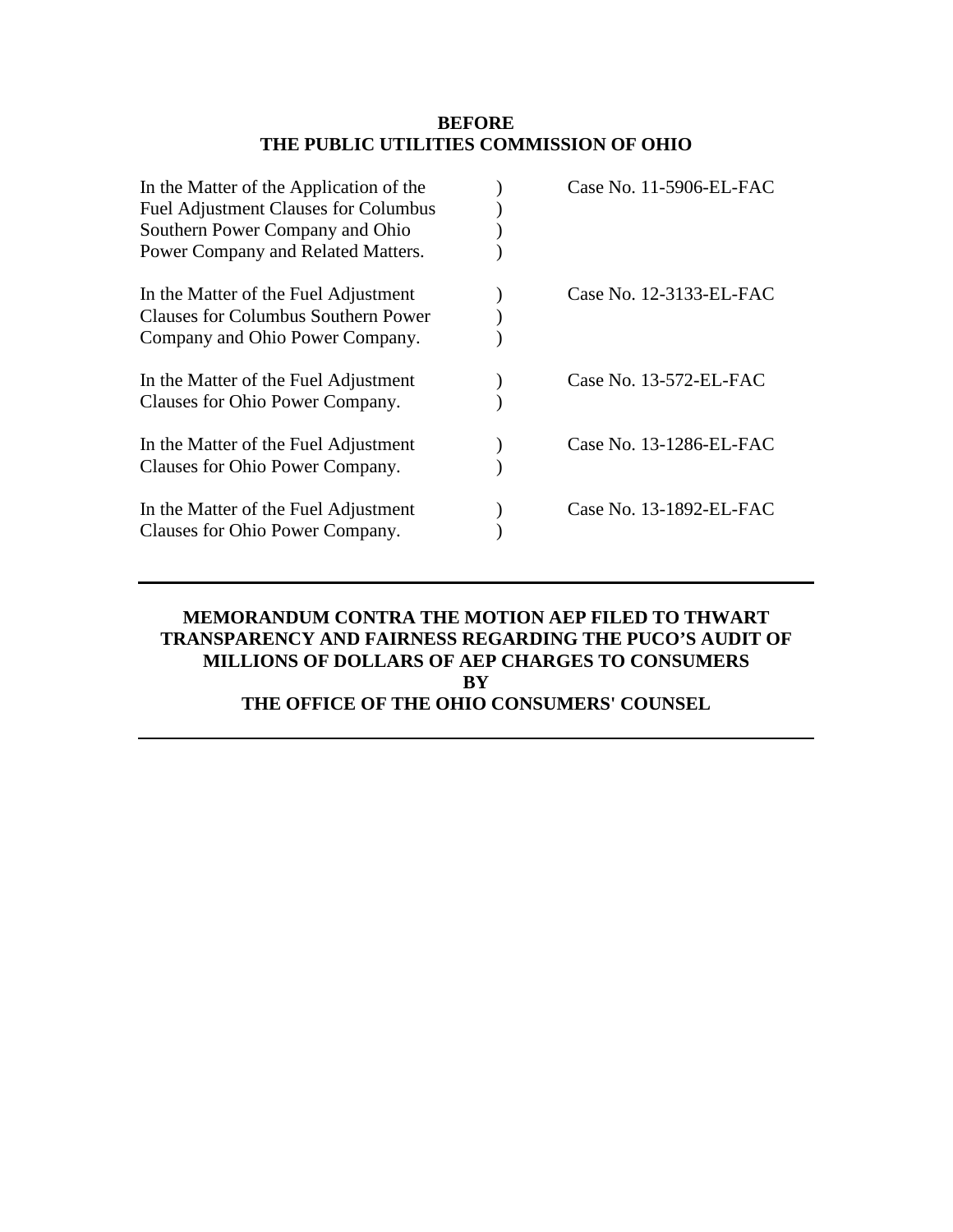## BRUCE J. WESTON (0016973) OHIO CONSUMERS' COUNSEL

Maureen R. Willis, Counsel of Record (Reg. No. 0020847) Terry L. Etter (Reg. No. 0067445) Assistant Consumers' Counsel

### **Office of the Ohio Consumers' Counsel**

10 West Broad Street, Suite 1800 Columbus, Ohio 43215-3485 (614) 466-9567 – Willis (614) 466-7964 – Etter [Maureen.willis@occ.ohio.gov](mailto:Maureen.grady@occ.ohio.gov) (will accept service via email) [Terry.etter@occ.ohio.gov](mailto:Terry.etter@occ.ohio.gov) (will accept service via email)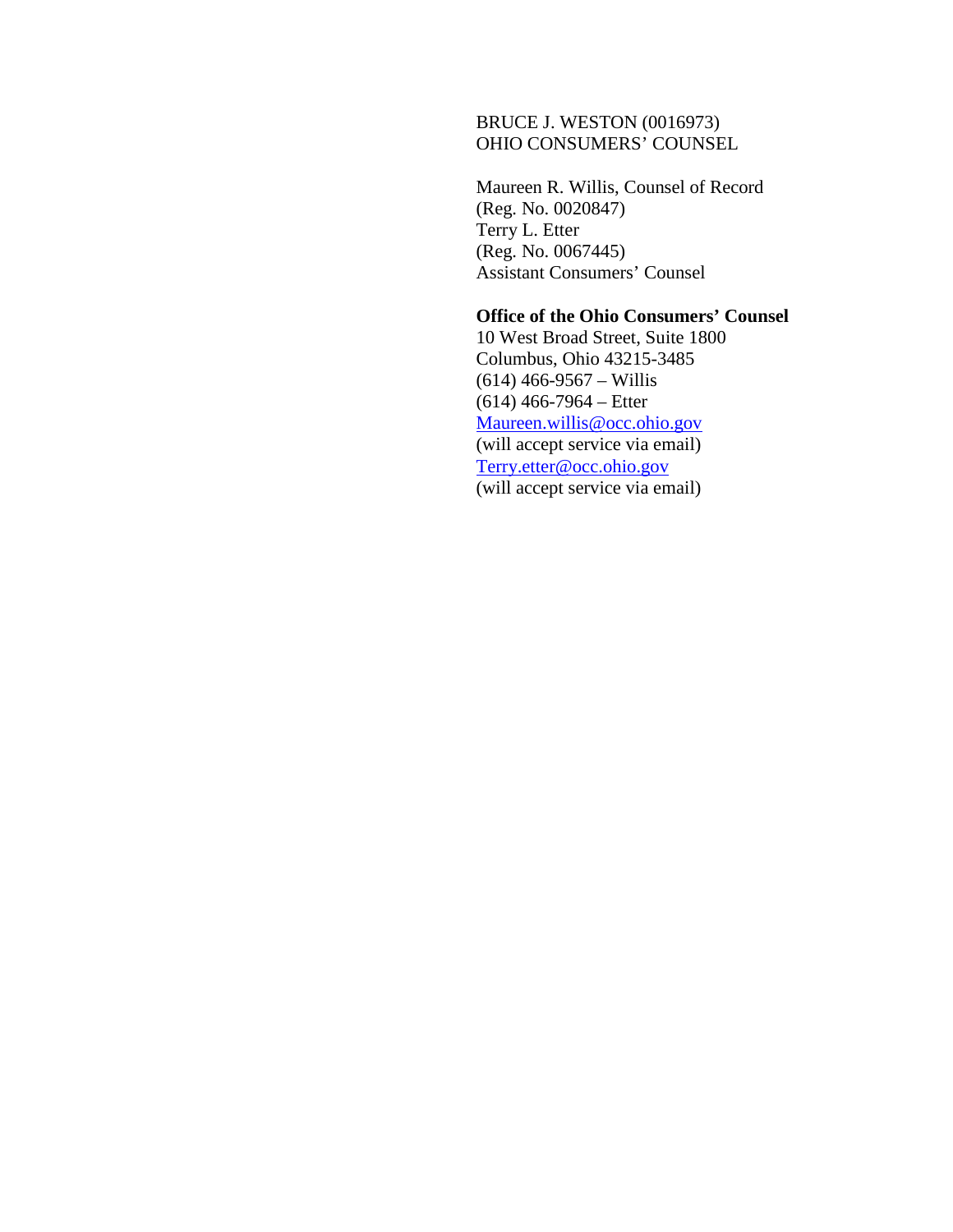# **TABLE OF CONTENTS**

| I.   |                 |                                                                                                                                                                                                              |              |  |
|------|-----------------|--------------------------------------------------------------------------------------------------------------------------------------------------------------------------------------------------------------|--------------|--|
| II.  |                 |                                                                                                                                                                                                              |              |  |
| III. |                 |                                                                                                                                                                                                              |              |  |
|      | A.              | The Utilities' argue—mistakenly—for secrecy and against transparency                                                                                                                                         |              |  |
|      | <b>B.</b>       | Ohio's public records law requires disclosure of the records involving<br>AEP, as the law contains only limited exceptions to the general<br>requirement for disclosure by a public office such as the PUCO5 |              |  |
|      | $\mathcal{C}$ . | Contrary to AEP's assertions for secrecy, the PUCO's disclosure of the                                                                                                                                       |              |  |
|      | D.              | The PUCO should reject AEP's assertion that the secrecy it seeks in its<br>dealings with the PUCO can be preserved by trumping the Ohio public                                                               |              |  |
| IV.  |                 |                                                                                                                                                                                                              | $\mathbf{Q}$ |  |
|      |                 |                                                                                                                                                                                                              |              |  |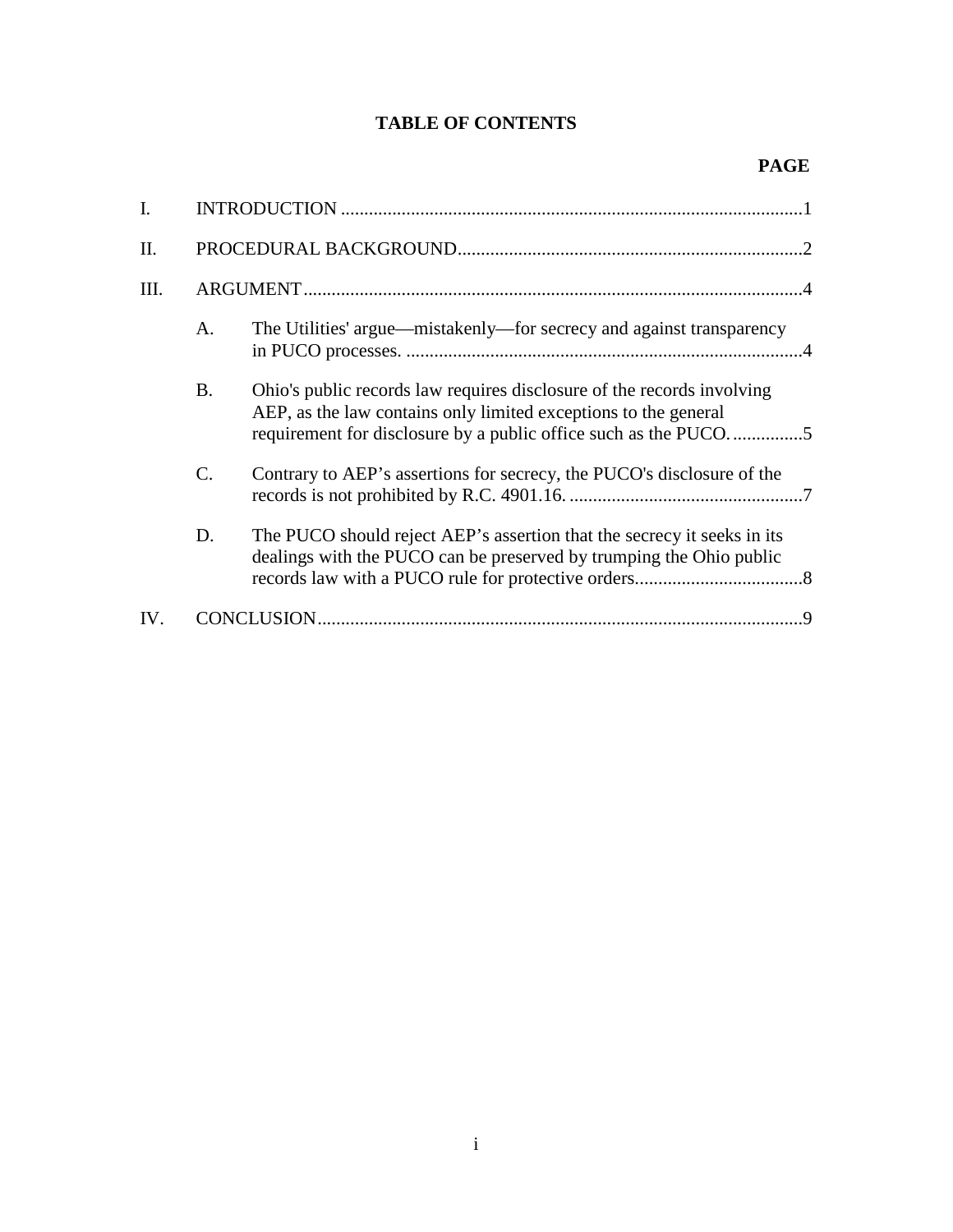### **BEFORE THE PUBLIC UTILITIES COMMISSION OF OHIO**

| Case No. 11-5906-EL-FAC   |
|---------------------------|
|                           |
|                           |
|                           |
| Case No. 12-3133-EL-FAC   |
|                           |
|                           |
| Case No. $13-572$ -EL-FAC |
|                           |
| Case No. 13-1286-EL-FAC   |
|                           |
| Case No. 13-1892-EL-FAC   |
|                           |
|                           |

### **MEMORANDUM CONTRA THE MOTION AEP FILED TO THWART TRANSPARENCY AND FAIRNESS REGARDING THE PUCO'S AUDIT OF MILLIONS OF DOLLARS OF AEP CHARGES TO CONSUMERS BY THE OFFICE OF THE OHIO CONSUMERS' COUNSEL**

## <span id="page-3-0"></span>**I. INTRODUCTION**

The Office of the Ohio Consumers' Counsel ("OCC") represents approximately

1.3 million residential electric consumers of the Columbus Southern Power Company

and Ohio Power Company ("Utilities" or "AEP"). OCC files this Memorandum Contra

the Utilities' motion where they seek a protective order from the PUCO to block the

release of public records to OCC in this case involving many millions of dollars of

consumers' money.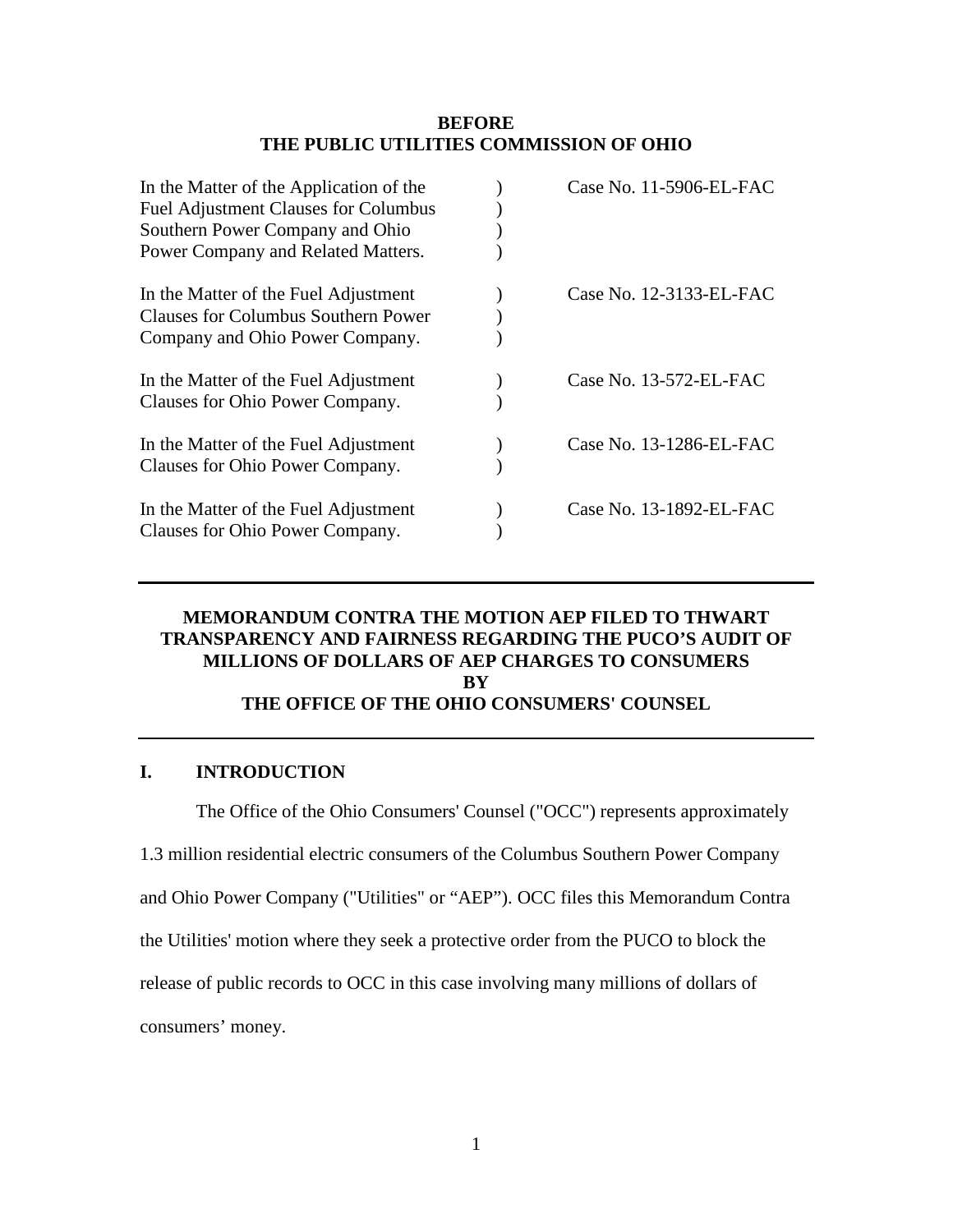This information OCC sought, that is now in the possession of Ohio state government (the PUCO), constitutes a public record under Ohio law. The records at issue are records that the Utilities provided to the PUCO and its Independent Auditor regarding the Independent Audit. Any person can request public records. These requests can be made for any purpose. The purpose for a request is not relevant under Ohio records law. And contrary to the Utilities' assertions otherwise,  $\frac{1}{1}$  $\frac{1}{1}$  $\frac{1}{1}$  litigants are permitted to use the Ohio Public Records Act regardless of the existence of a discovery process.<sup>[2](#page-4-2)</sup>

This Memorandum Contra is filed because AEP filed its motion, but in making this filing we nonetheless reject AEP's efforts to mix the separate Ohio law of public records with the law and rules of the PUCO's processes.

The Utilities' Motion should be denied. The PUCO should immediately release the information to OCC, which OCC requested under Ohio's public records law more than three months ago.

#### <span id="page-4-0"></span>**II. PROCEDURAL BACKGROUND**

 $\overline{a}$ 

In a proceeding to establish AEP Ohio's competitive bid process ("CBP Case") for selling electricity to standard service offer consumers,<sup>[3](#page-4-1)</sup> intervening parties alleged that AEP Ohio was over-collecting the capacity costs associated with the Lawrenceburg and OVEC generating facilities. These allegations caused the PUCO to order an audit in the instant Fuel Audit Case to investigate the alleged over-collection.

<span id="page-4-3"></span><sup>&</sup>lt;sup>1</sup> Utilities' Motion at 8 (arguing that the "Commission should not allow a party to ignore its party status and seek measures outside of the Commission process to gain access to documents of the like that the Commission is currently determining the right of OCC to have as a litigant in these cases."

<span id="page-4-2"></span><sup>2</sup> *Gilbert v. Summit Cty.*, 104 Ohio St.3d 660, 661-662, 2004-Ohio-7108.

<span id="page-4-1"></span><sup>3</sup> *In the Matter of Ohio Power Company to Establish a Competitive Bidding Process for Procurement of Energy to Support its Standard Service Offer*, Case No. 12-3254-EL-UNC.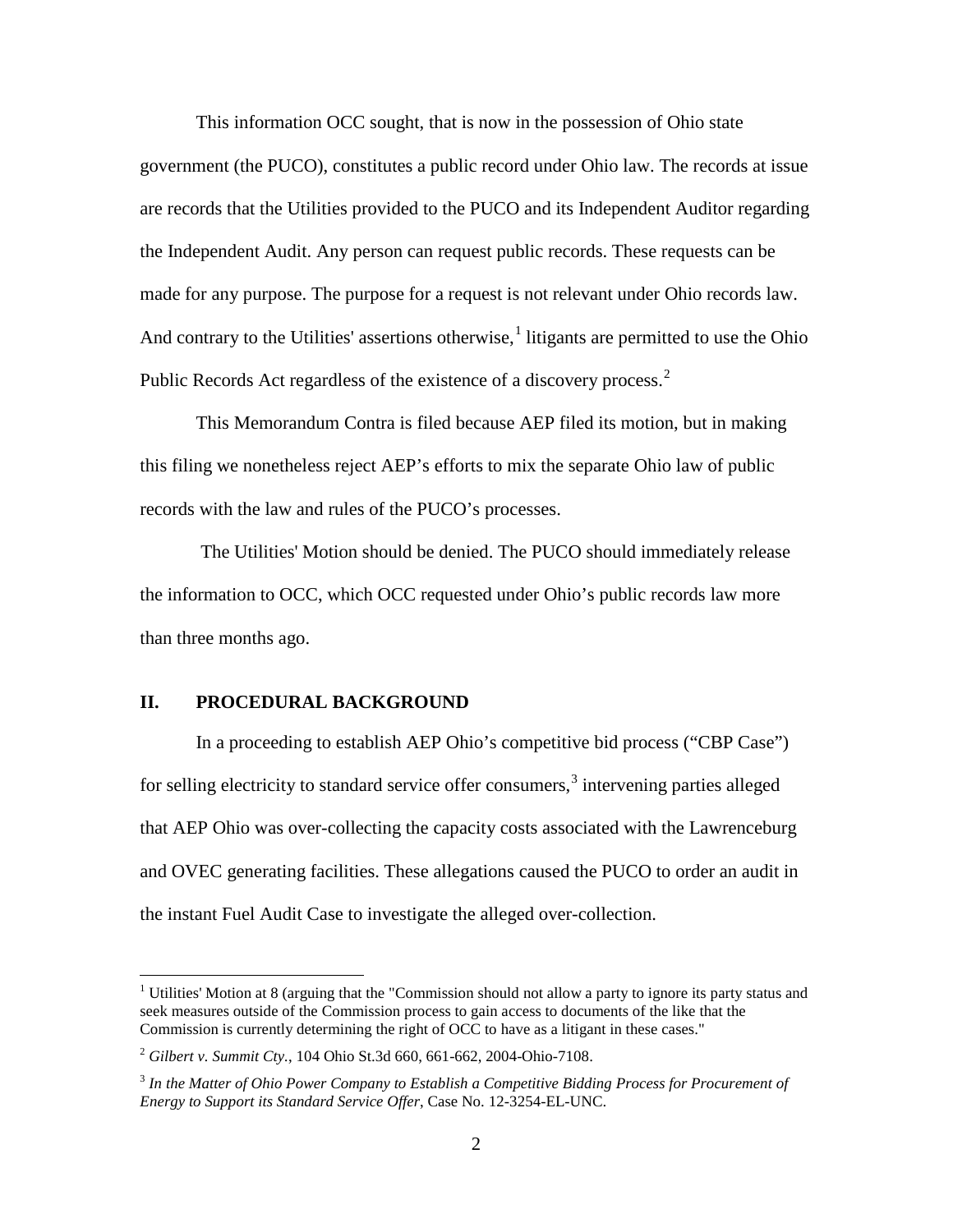The PUCO selected Baker Tilly Vichow Kraus LLP ("Independent Auditor") to conduct the audit. [4](#page-5-2) As part of the PUCO's competitive bid process, it issued a request for proposal ("RFP") for an Auditor. In that RFP the PUCO required a draft audit report to be presented (not filed) to the Staff, with the final audit report filed with the PUCO two weeks later. The request for proposal also stated that "[a]ny conclusions, results, or recommendations formulated by the auditor may be examined by any participant to the proceeding for which the audit report was generated."[5](#page-5-1) On October 6, 2014, the Independent Auditor filed its final report with the PUCO.

On September 15, 2015, OCC hand-delivered a public records request to Ms. Angela Hawkins, Legal Director of the PUCO. $<sup>6</sup>$  $<sup>6</sup>$  $<sup>6</sup>$  In its public records request to the</sup> PUCO, OCC sought records related to the Independent Auditor's draft audit report that were submitted to the PUCO Staff.

In the Ohio Attorney General's public records compendium, "prompt production of records is required and copies are to be made available in a reasonable amount of time." This timeline has been interpreted by the courts as being "without delay" and "with reasonable speed." (Ohio Attorney General; *Ohio Sunshine Laws 2015: An Open Government Resource Manual* at 15).

Two months after the records request, with no response from the PUCO, OCC contacted the PUCO's Legal Director. OCC then was advised, on November 22, 2015, that the PUCO was working on the request and hoped to have a response in early December. On December 7, 2015, OCC advised the PUCO it had received no response

<span id="page-5-2"></span> $4$  Entry (May 21, 2014).

<span id="page-5-1"></span> $<sup>5</sup>$  Entry at III B, Role of the Auditor, RFP (Apr. 16, 2014).</sup>

<span id="page-5-0"></span><sup>6</sup> See Attachment A.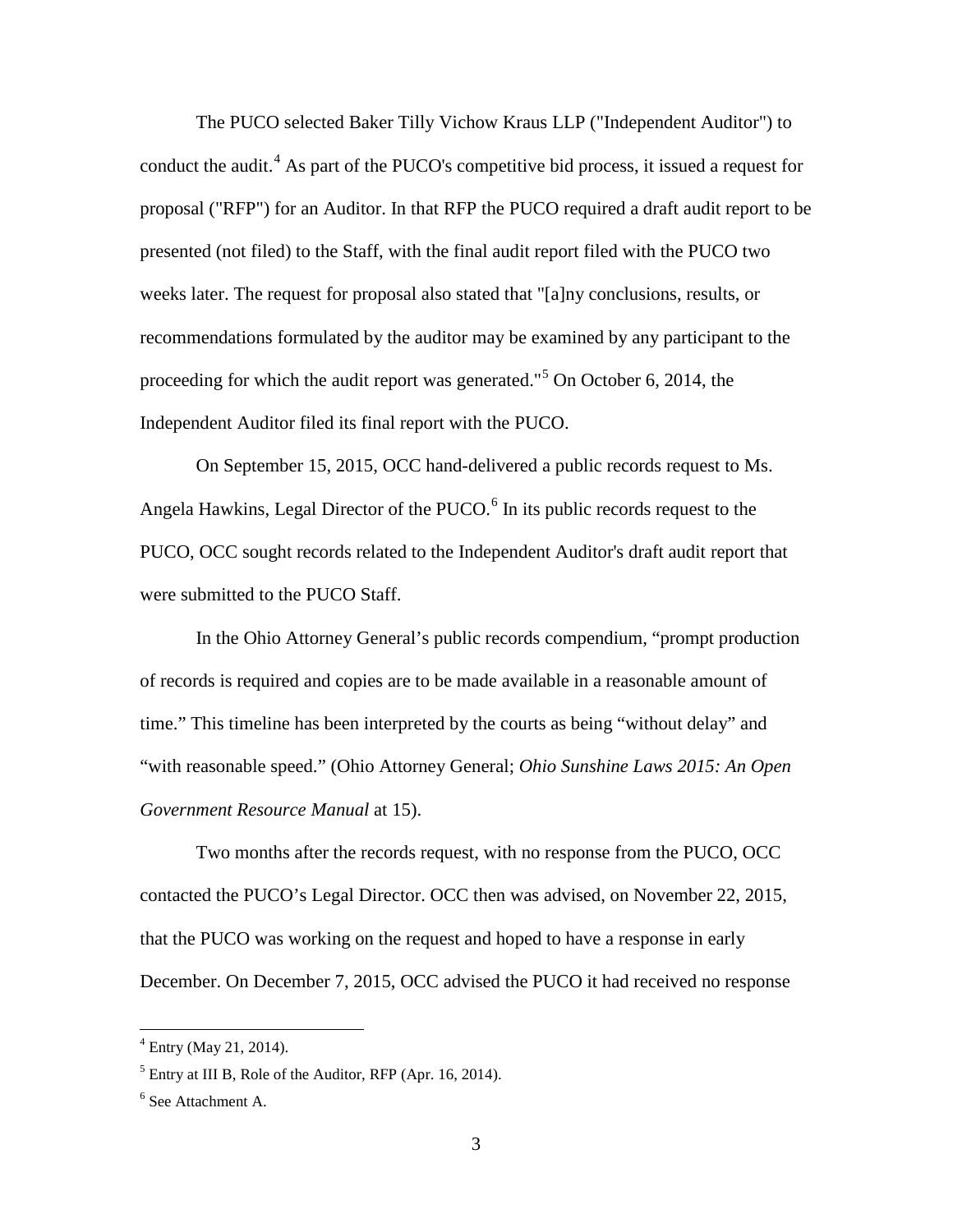and was prepared to proceed to the next records process step of mandamus action per R.C. 149.43(C)(1). Subsequently, on December 9, 2015, nearly three months after OCC sent the records request, the PUCO's Legal Director conveyed that the Utilities would be filing a motion concerning the public records request. That day the Utilities filed their "Motion for protective order or alternatively that the information not be considered public documents for release."

#### <span id="page-6-1"></span><span id="page-6-0"></span>**III. ARGUMENT**

### **A. The Utilities' argue—mistakenly—for secrecy and against transparency in PUCO processes.**

The Utilities argue that OCC's public records request relates to information that cannot be divulged by the  $PUCO<sup>7</sup>$  $PUCO<sup>7</sup>$  $PUCO<sup>7</sup>$ . The Utilities derive their argument from the catch-all exemption from disclosure that is contained in R.C. 149.43(A)(l)(v).<sup>[8](#page-6-3)</sup> There, "records the release of which is prohibited by state or federal law" are excluded from the definition of a public record. The Utilities assert that R.C. 4901.16 is a state law that requires secrecy from the public in certain of the Utilities' dealings with the PUCO Staff and the PUCO auditor and prevents the release of the information requested by OCC.<sup>[9](#page-6-2)</sup>

The information that the Utilities want to be secret and kept from the public includes:

> (1) all drafts of Baker Tilly audit reports that the PUCO (and any organizations working on the PUCO's behalf, including Baker Tilly and the Ohio Attorney General's office) provided to Ohio Power regarding PUCO Case No. 11-5906-EL-FAC et al. and (2) all communications by Ohio Power to the PUCO (and to any

<span id="page-6-4"></span><sup>&</sup>lt;sup>7</sup> Utilities' Motion (Dec. 9, 2015).

<span id="page-6-3"></span> $8$  Id. at 1.

<span id="page-6-2"></span> $9$  Id. at 5-7.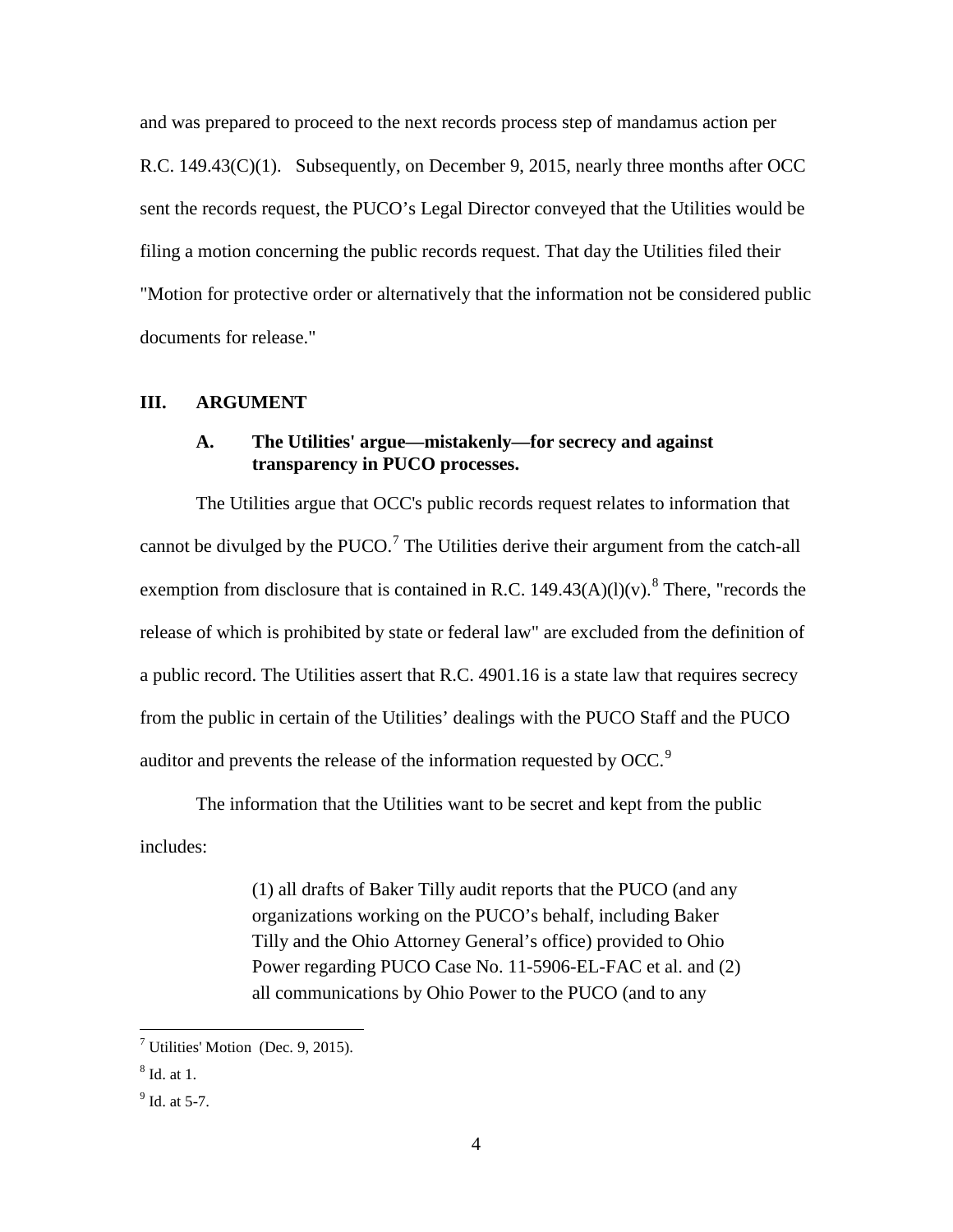organizations working on the PUCO's behalf, including Baker Tilly and the Ohio Attorney General's office) in memorialized form regarding drafts of audit reports by Baker Tilly in connection with PUCO Case No. 11-5906-EL-FAC et al.

The Utilities also argue that alternatively the PUCO should grant a motion for a protective order so as to preclude OCC from obtaining the public records it requested, leaving that aspect of the PUCO's audit process as a secret between the utility, the PUCO Staff and the Independent Auditor. As discussed below, the PUCO should reject the Utilities' arguments. The PUCO's provision of the public records is months overdue and the records should be provided to OCC immediately.

# <span id="page-7-0"></span>**B. Ohio's public records law requires disclosure of the records involving AEP, as the law contains only limited exceptions to the general requirement for disclosure by a public office such as the PUCO.**

Ohio's public records law, for transparency in the operations of government, is found at R.C. 149.43. Ohio's state and local government offices must follow Ohio's Public Record Act. Under that law public scrutiny of state and local government records is permitted. Any person may request to inspect or obtain copies of public records from a public office that keeps those records. A public office must organize and maintain its public records in a manner that meets its duty to respond to public records requests, and must keep a copy of its records retention schedule at a location readily available to the public. When it receives a proper public records request, and unless part or all of a record is exempt from release, a public office must provide inspection of the requested records promptly and at no cost, or provide copies at cost within a reasonable period of time.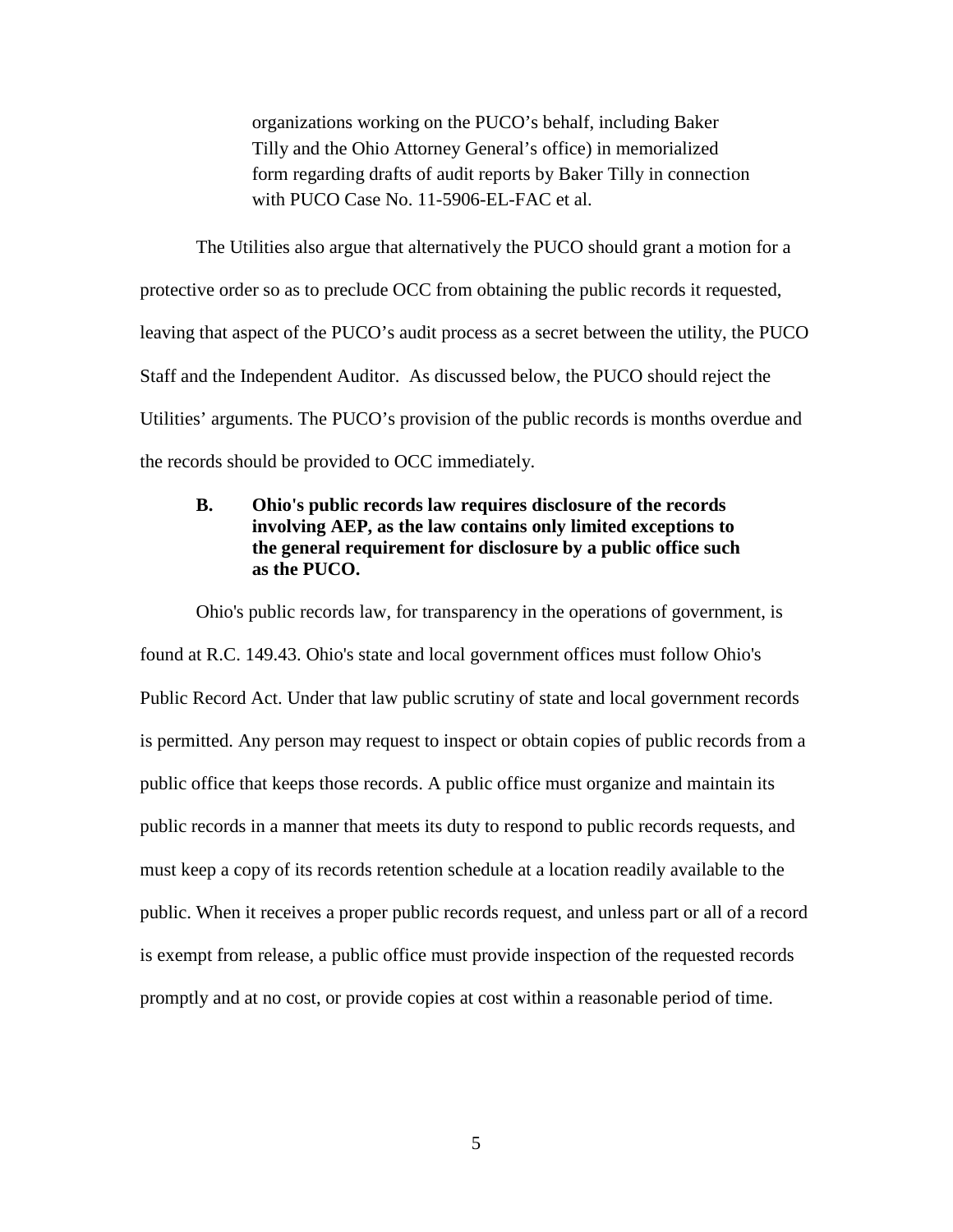The PUCO is even subject to additional requirements for public records.<sup>[10](#page-8-2)</sup> Under R.C. 4901.12, "all proceedings of the public utilities commission and all documents and records in its possession are public records." Additionally, under R.C. 4905.07, "all facts and information in the possession of the public utilities commission shall be public, and all reports, records, files, books, accounts, papers, and memorandums of every nature in its possession shall be open to inspection by interested parties or their attorneys." These public records statutes that are specifically applicable to the PUCO "provide a strong presumption in favor of disclosure."<sup>[11](#page-8-1)</sup> Accordingly, any exceptions in the law that permit certain types of records to be withheld from disclosure must be narrowly construed.<sup>[12](#page-8-0)</sup>

R.C. 149.43 is Ohio's Public Records Law. It broadly defines public records to include records kept at any state office but excludes or exempts from the definition of public records those records "whose release is prohibited by state or federal law." Thus, the issue that the Utilities have placed before the PUCO is whether the release of the information to OCC is prohibited by state or federal law. The Utilities have identified only one law that applies here: R.C. 4901.16. And that law is inapplicable in this situation.

<span id="page-8-2"></span> $10$  These statutes also recognize that there are few exceptions to the Commission's open records policy: those that that are established under another section of the Revised Code, R.C. 149.43, and at the same time, are consistent with the purposes of Title 49.

<span id="page-8-1"></span> $11$  See for example, *In the Matter of the Joint Application of the Ohio Bell Telephone Company and Ameritech Mobile Services, Inc. for Approval of the Transfer of Certain Assets*, Case No. 89-365-RC-ATR, Opinion and Order at 5-6 (October 18,1990).

<span id="page-8-0"></span><sup>12</sup> *State ex rel. Mahajan v. State Med. Bd. of Ohio*, 127 Ohio St.3d 497, 2010-Ohio-5995, ¶ 21; *State ex rel. Toledo Blade Co. v. Seneca Cty. Bd. of Commrs.*, 120 Ohio St.3d 372, 2008-Ohio-6253, ¶ 17; *State ex rel. Carr v. Akron*, 112 Ohio St.3d 351, 2006-Ohio-6714, ¶ 30 ("Insofar as Akron asserts that some of the requested records fall within certain exceptions to disclosure under R.C. 149.43, we strictly construe exceptions against the public records custodian, and the custodian has the burden to establish the applicability of an exception.").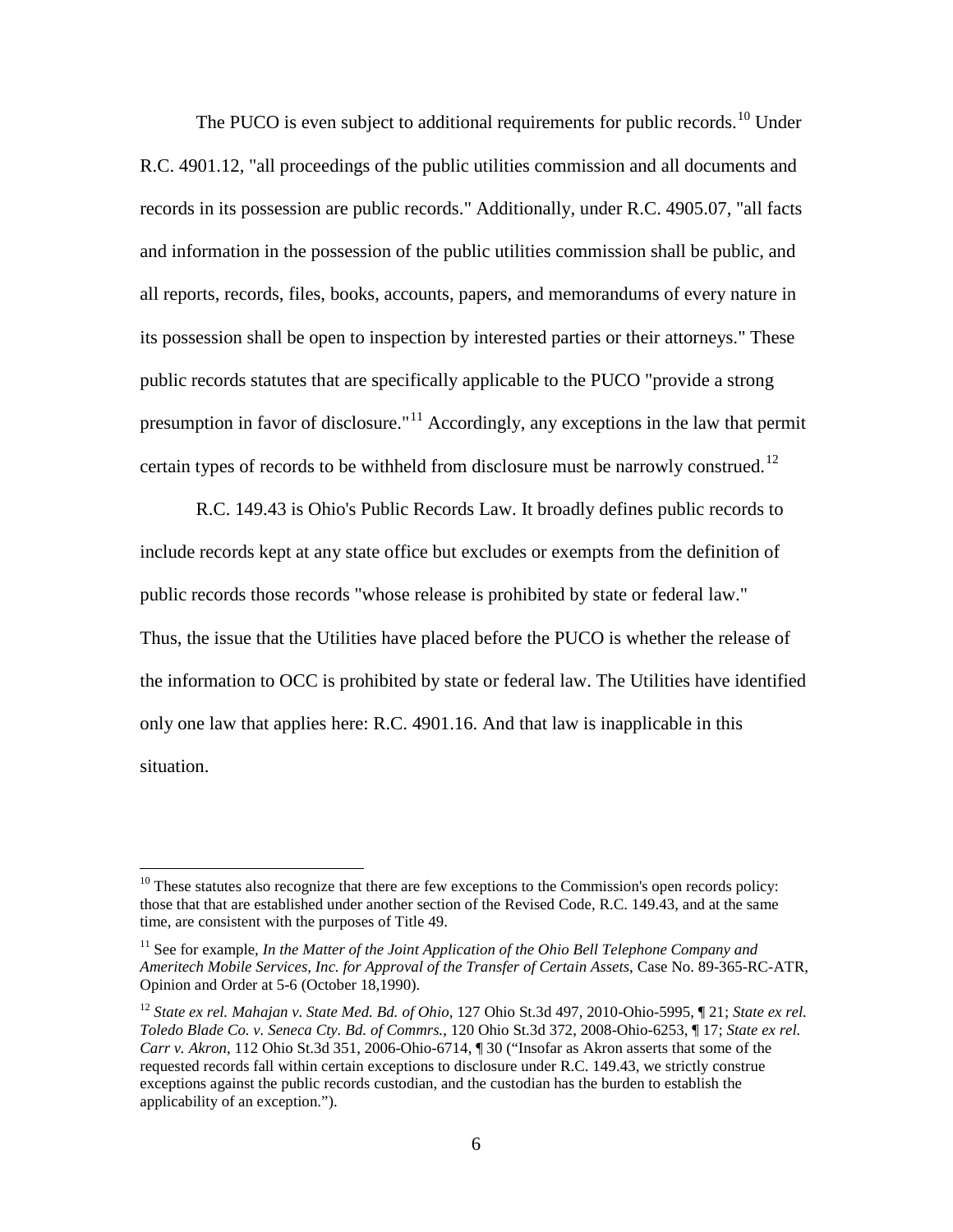### <span id="page-9-0"></span>**C. Contrary to AEP's assertions for secrecy, the PUCO's disclosure of the records is not prohibited by R.C. 4901.16.**

AEP justifies the secret process it wants by claiming that R.C. 4901.16 precludes the PUCO from divulging records acquired "in respect to the transaction, property, or business of any public utility"[13](#page-9-3) while acting as an agent or employee of the PUCO. Under case law, the PUCO has strictly limited the application of that statute in two ways. First, the statute is understood to place limitations on the PUCO Staff, but not on the Commission itself.<sup>[14](#page-9-4)</sup> Second, the statute is applied to prevent disclosure of information when PUCO investigations are <u>ongoing</u>; the statute is not applied to information that relates to completed investigations.<sup>[15](#page-9-1)</sup>

Here, the public records sought are those pertaining to draft reports produced by a PUCO-appointed auditor, who functioned as an independent contractor, not an employee.<sup>[16](#page-9-2)</sup> And the information relates to an investigation that has concluded. The final audit report was docketed with the PUCO over a year ago. R.C. 4901.16 does not prohibit the release of the information regarding Baker Tilly, the PUCO-appointed independent contractor, who completed its audit of the Utilities.

The Utilities' want a ruling that sanctions a private PUCO process involving interactions by utilities and independent PUCO auditors, essentially a case within a case

<span id="page-9-3"></span> $^{13}$  R.C. 4901.16 (Emphasis added).

<span id="page-9-4"></span><sup>14</sup> See *In the Matter of the Investigation of the Cincinnati Gas & Electric Company Relative to its Compliance with the Natural Gas Pipeline Safety Standards and Related Matters*, Case No. 00-681-GA-GPS, Entry (Dec. 17, 2003).

<span id="page-9-1"></span><sup>15</sup> See *In the Matter of the Investigation of the Cincinnati Gas & Electric Company Relative to its Compliance with the Natural Gas Pipeline Safety Standards and Related Matters*, Case No. 00-681-GA-GPS Entry on Rehearing at 11 (July 28, 2004).

<span id="page-9-2"></span> $16$  See RFP.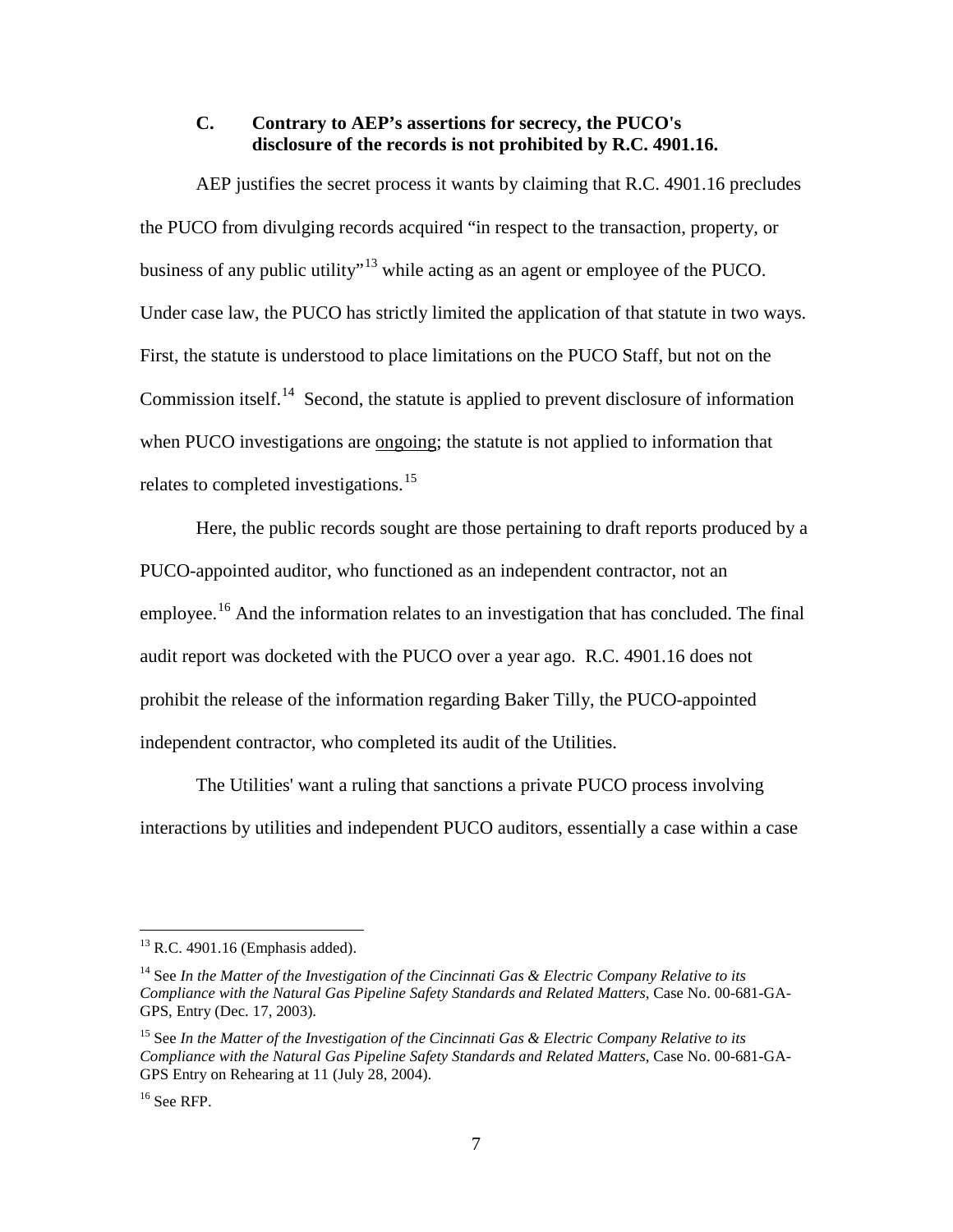that is held secret from the public. There is no law that allows for that secrecy; there are several laws that prohibit that secrecy.

### <span id="page-10-0"></span>**D. The PUCO should reject AEP's assertion that the secrecy it seeks in its dealings with the PUCO can be preserved by trumping the Ohio public records law with a PUCO rule for protective orders.**

The Utilities argue alternatively that the PUCO can maintain the secrecy of AEP's dealings with the Independent Auditor through a protective order. They rely upon the PUCO's rule in Ohio Adm. Code 4901-1-24 for the secrecy they seek, so that the PUCO does not release information to OCC in response to OCC's public records request. But the Utilities are mistaken in their belief that the PUCO has authority under that rule to prevent disclosure of information requested through a public records request. Ohio Adm. Code 4901-1-24 does not provide such authority and cannot be used to invalidate Ohio's public records law.

The Utilities are inappropriately mixing the PUCO's regulatory authority with the PUCO's responsibility as a state office under Ohio's public records law. Ohio Adm. Code 4901-24 (A), (B), and (C) relate solely to a motion for protection from *discovery*. Subsection (A) clearly states: "*Upon motion of any party or person from whom discovery is sought* the commission, the legal director, the deputy legal director, or an attorney examiner may issue any order which is necessary to protect a party or person form annoyance, embarrassment, oppression, or undue burden or expense." Subsections (B) and (C) refer back to subsection (A), and merely explain the requirements of a motion for protection and the PUCO's ability to deny the motion in whole or part. OCC's public records request is not discovery. Ohio Adm. Code 4901-1-24 (A)-(C) do not cloak in secrecy the public records that are sought under the public records law.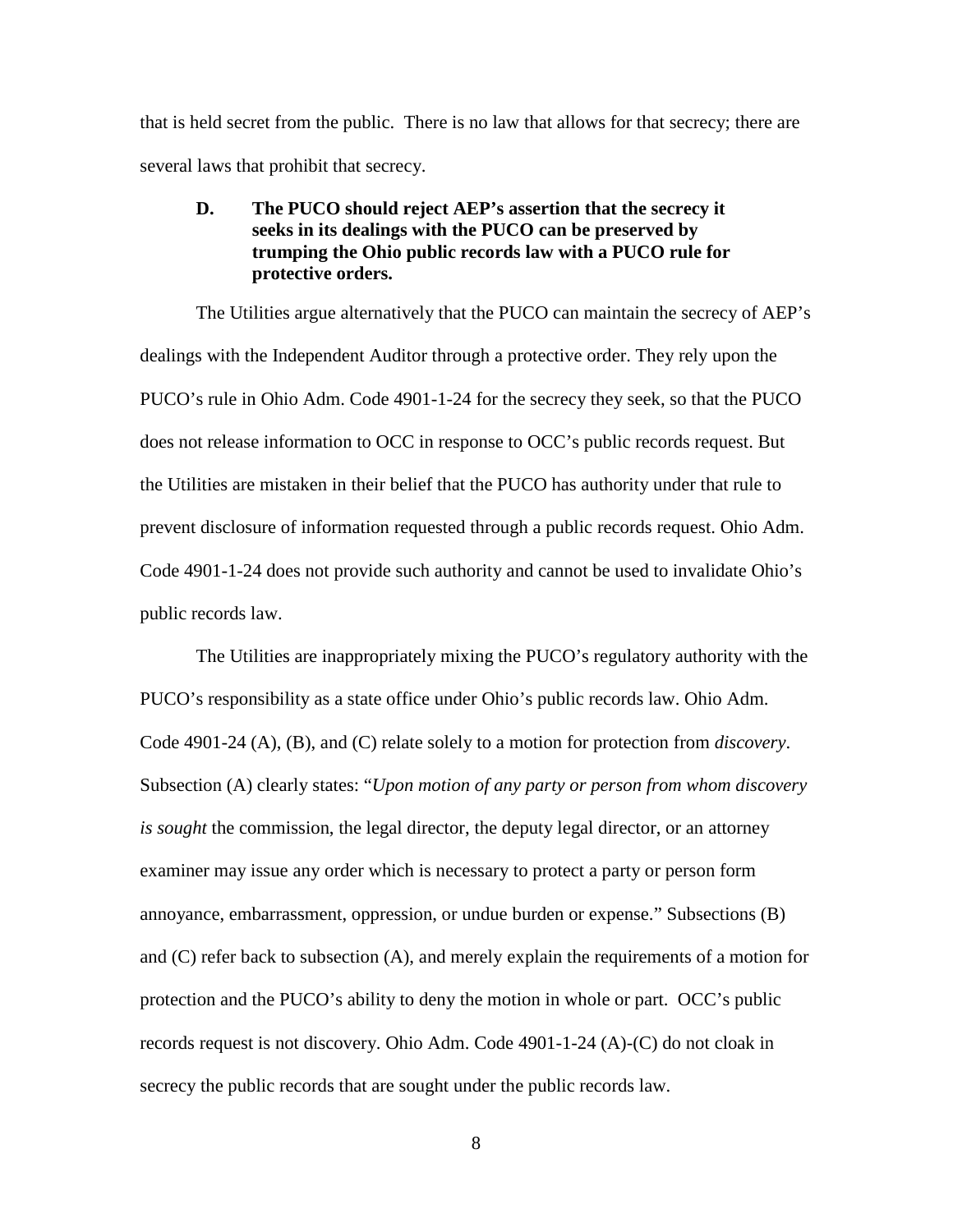Also, subsection (D) of Ohio Adm. Code 4901-1-24 does not apply. Subsection (D) relates to seeking protection against the *filing of a document* with the PUCO's docketing division related to a case before the commission. It reads: "Upon motion of any party or person with regard to the *filing of a document with the commission's docketing division* relative to a case before the commission, the commission, the legal director, the deputy legal director, or an attorney examiner may issue any order which is necessary to protect the confidentiality of information contained in the document." The documents requested by OCC do not pertain to the filing of a document with the PUCO. The draft audit report and its related documents were not filed with the PUCO. Even if they were, this PUCO rule does not invalidate the Ohio public records law to which the PUCO is subject.

#### <span id="page-11-0"></span>**IV. CONCLUSION**

Contrary to the mistaken direction where AEP would lead the PUCO, the PUCO should comply with Ohio's public records law and respect the intended transparency of its processes by releasing the public records now. The PUCO should reject AEP's attempts for secret PUCO processes instead of lawful public processes, in this case where many millions of dollars of AEP charges to its Ohio customers are under scrutiny. The PUCO should release the information that is long overdue under Ohio's public records law.

9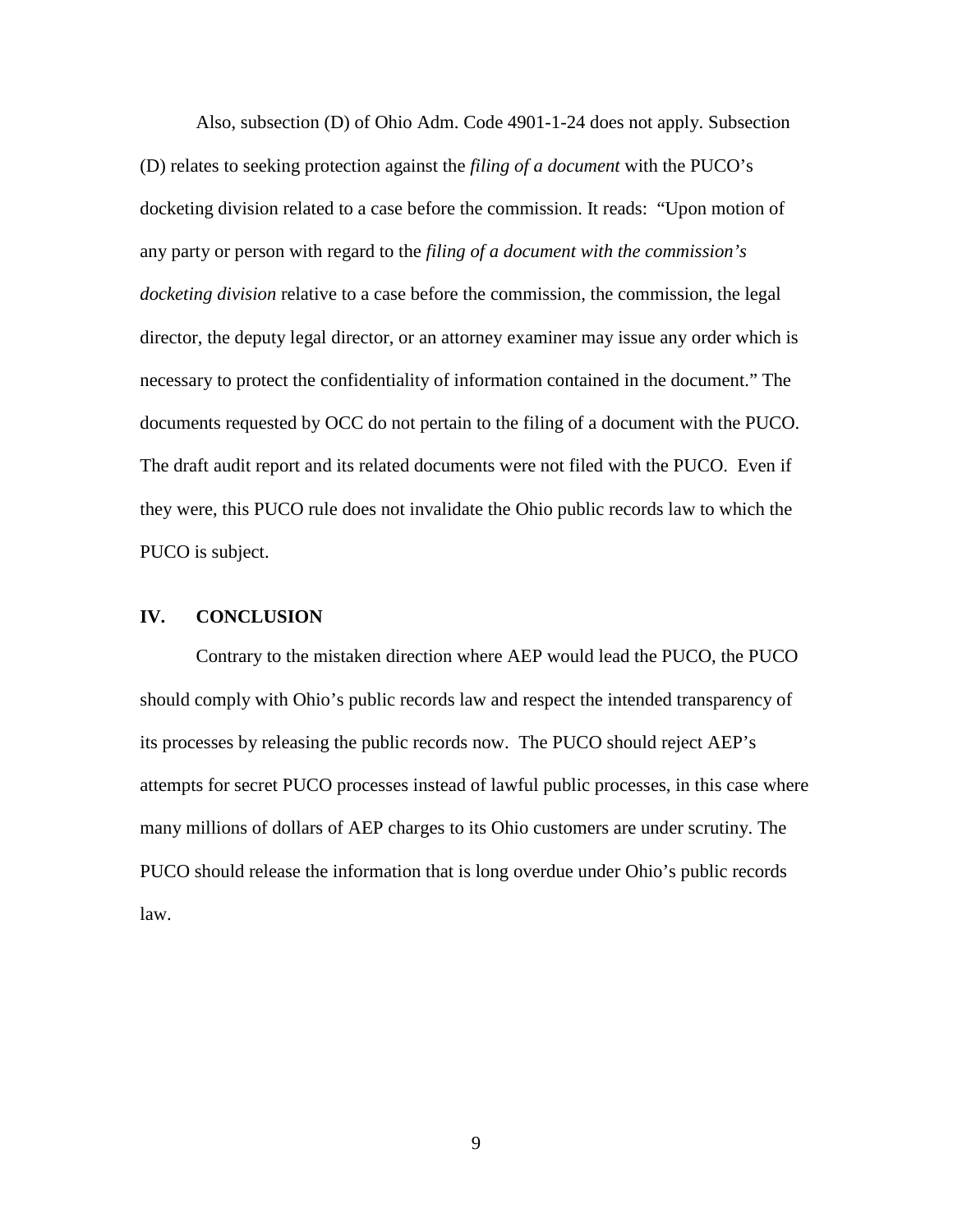Respectfully submitted,

# BRUCE J. WESTON (0016973) OHIO CONSUMERS' COUNSEL

*/s/ Maureen R. Willis* Maureen R. Willis, Counsel of Record (Reg. No. 0020847) Terry L. Etter (Reg. No. 0067445) Assistant Consumers' Counsel

### **Office of the Ohio Consumers' Counsel**

10 West Broad Street, Suite 1800 Columbus, Ohio 43215-3485 (614) 466-9567 – Willis (614) 466-7964 – Etter [Maureen.willis@occ.ohio.gov](mailto:Maureen.grady@occ.ohio.gov) (will accept service via email) [Terry.etter@occ.ohio.gov](mailto:Terry.etter@occ.ohio.gov) (will accept service via email)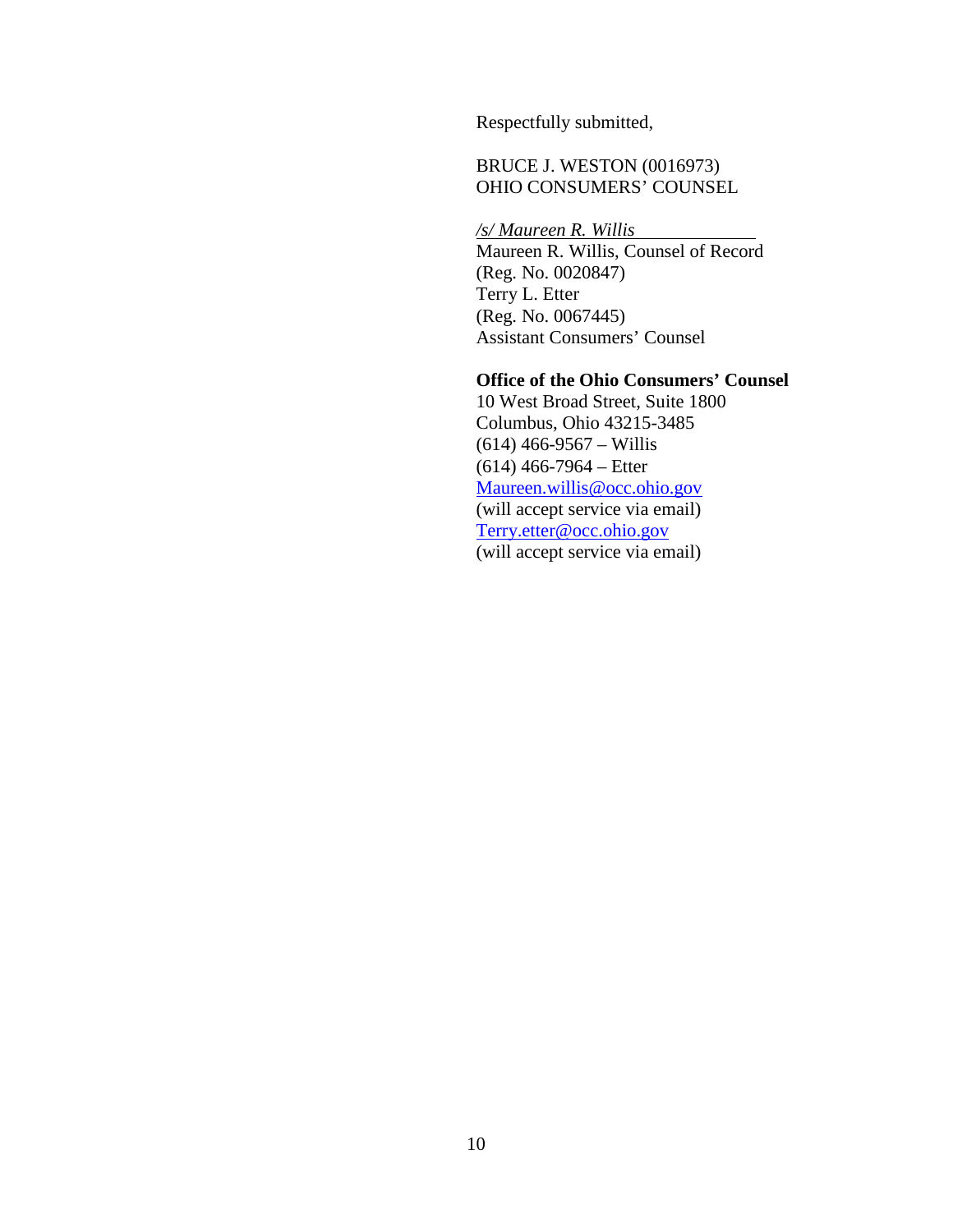### **CERTIFICATE OF SERVICE**

I hereby certify that a copy of the foregoing **Memorandum Contra b**y the Office

of the Ohio Consumers' Counsel was served via electronic transmission, to the persons

listed below, on this day 16th of December, 2015.

/s/ Maureen R. Willis Maureen R. Willis Assistant Consumers' Counsel

# **SERVICE LIST**

- [Thomas.mcnamee@puc.state.oh.us](mailto:Thomas.mcnamee@puc.state.oh.us) [Steven.beeler@puc.state.oh.us](mailto:Steven.beeler@puc.state.oh.us) [sam@mwncmh.com](mailto:sam@mwncmh.com) [fdarr@mwncmh.com](mailto:fdarr@mwncmh.com) [mpritchard@mwncmh.com](mailto:mpritchard@mwncmh.com) [mswhite@igsenergy.com](mailto:mswhite@igsenergy.com) [emma.hand@snrdenton.com](mailto:emma.hand@snrdenton.com) [Arthur.beeman@snrdenton.com](mailto:Arthur.beeman@snrdenton.com) [Bojko@carpenterlipps.com](mailto:Bojko@carpenterlipps.com) [ghiloni@carpenterlipps.com](mailto:ghiloni@carpenterlipps.com)
- [stnourse@aep.com](mailto:stnourse@aep.com) [mjsatterwhite@aep.com](mailto:mjsatterwhite@aep.com) [yalami@aep.com](mailto:yalami@aep.com) [dconway@porterwright.com](mailto:dconway@porterwright.com) [mhpetricoff@vorys.com](mailto:mhpetricoff@vorys.com) [mjsettineri@vorys.com](mailto:mjsettineri@vorys.com) [glpetrucci@vorys.com](mailto:glpetrucci@vorys.com)

Attorney Examiners:

[Sarah.parrot@puc.state.oh.us](mailto:Sarah.parrot@puc.state.oh.us) [Greta.see@puc.state.oh.us](mailto:Greta.see@puc.state.oh.us)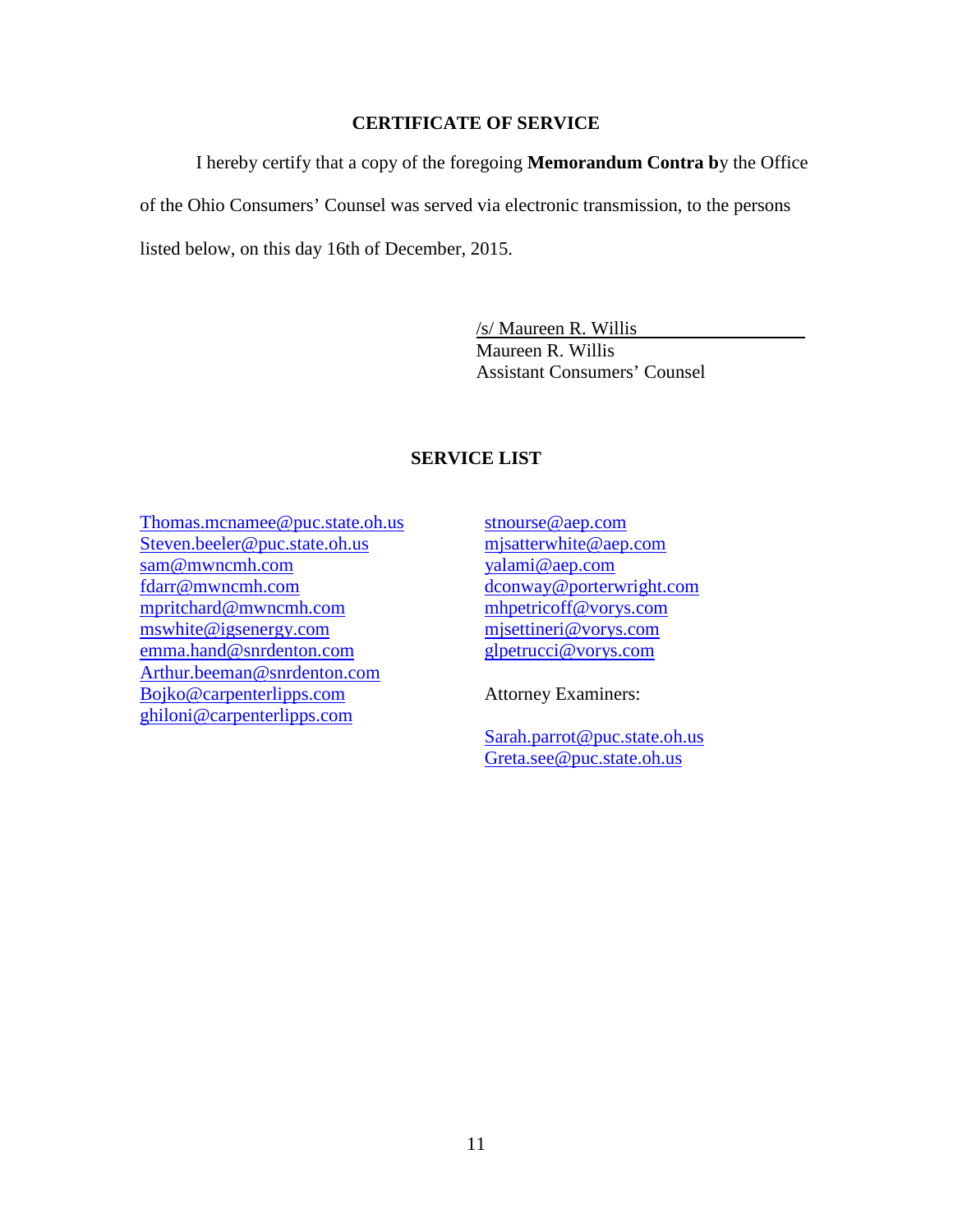

September 15, 2015

**VIA HAND DELIVERY** Ms. Angela Hawkins, Director **Legal Department** The Public Utilities Commission of Ohio 180 E. Broad St., 12<sup>th</sup> Fl. Columbus, Ohio 43215

 $Re:$ **Public Records Request** 

Dear Ms. Hawkins:

Thank you for your assistance with the following. The Office of the Ohio Consumers' Counsel ("OCC") requests copies of public records that the Public Utilities Commission of Ohio ("PUCO") possesses. The authority for this request is R.C. 149.43 et seq.

As background, the PUCO selected Baker Tilly Virchow Krause, LLP ("Baker Tilly") to investigate and audit AEP Ohio's double recovery of certain capacity-related costs. On October 6, 2014, the final audit report of Baker Tilly was filed at the PUCO. That final report was docketed in PUCO Case No. 11-5906-EL-FAC, et al.

Please provide the following public records<sup>1</sup> to OCC: (1) all drafts of Baker Tilly audit reports that the PUCO (and any organizations working on the PUCO's behalf, including Baker Tilly and the Ohio Attorney General's office) provided to Ohio Power regarding PUCO Case No. 11-5906-EL-FAC et al. and (2) all communications by Ohio Power to the PUCO (and to any organizations working on the PUCO's behalf, including Baker Tilly and the Ohio Attorney General's office) in memorialized form regarding drafts of audit reports by Baker Tilly in connection with PUCO Case No. 11-5906-EL-FAC et al.

Please provide these records in an electronic format if electronic versions are available. If there are any fees for these records, please inform me if the cost to OCC will exceed \$400. Please respond promptly to this request. If the PUCO expects a delay (of more than seven days) in responding to this request, please contact me with information about when copies will be provided.

 $<sup>1</sup>$  Public records are as defined by R.C. 149.43.</sup>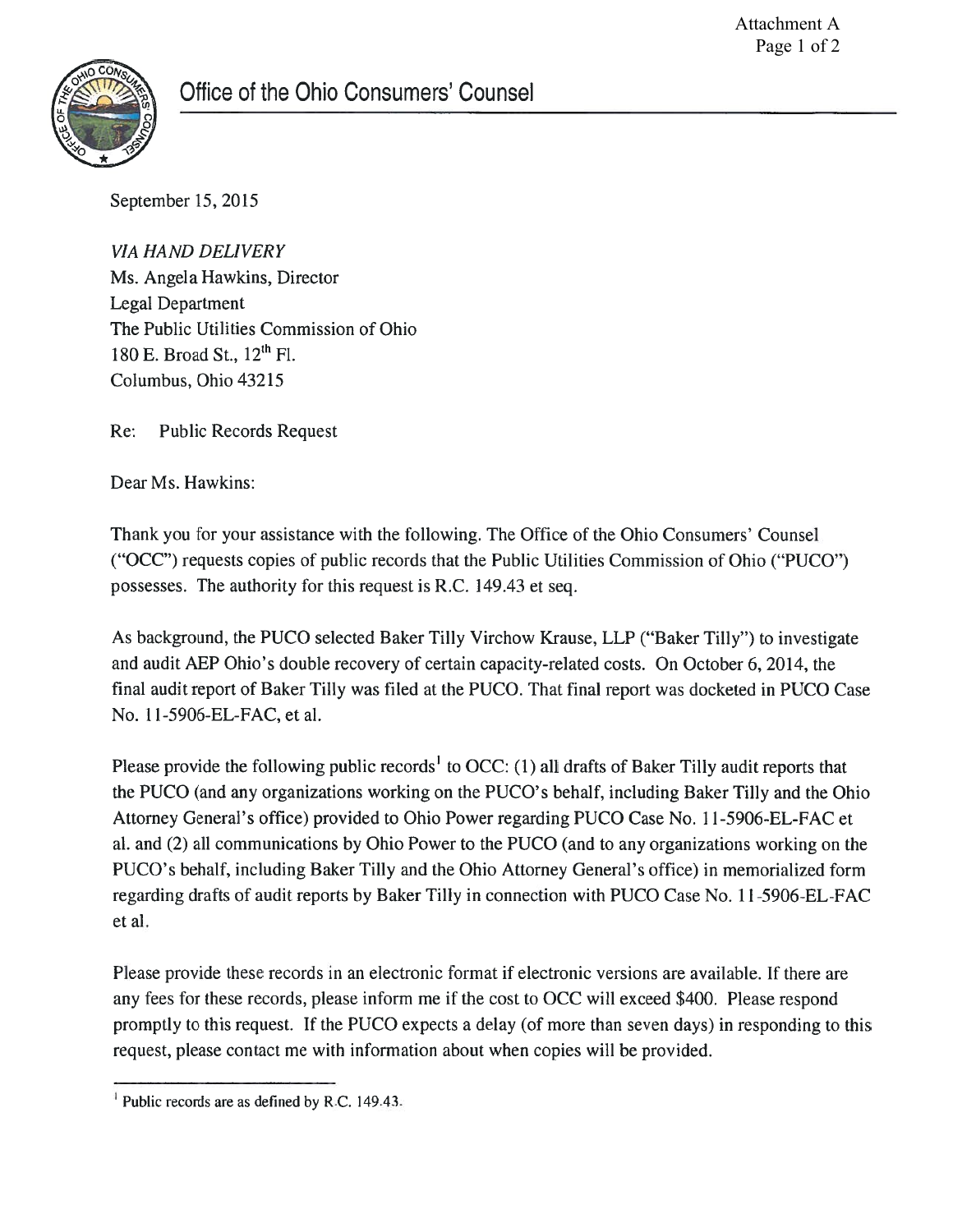Attachment A Page 2 of 2

Ms. Angela Hawkins, Director September 15, 2015 Page Two

If the PUCO denies any portion of this request, in part or whole, please cite each Public Records Act exemption (or other law) that applies for each record, or portion thereof, that is withheld. If records responsive to this request existed but no longer exist, please explain.

If you have any questions, please contact me at (614) 466-9567 or by email at: Maureen.grady@occ.ohio.gov. Thank you.

Sincerely **Maureen** 

**Assistant Consumers' Counsel**